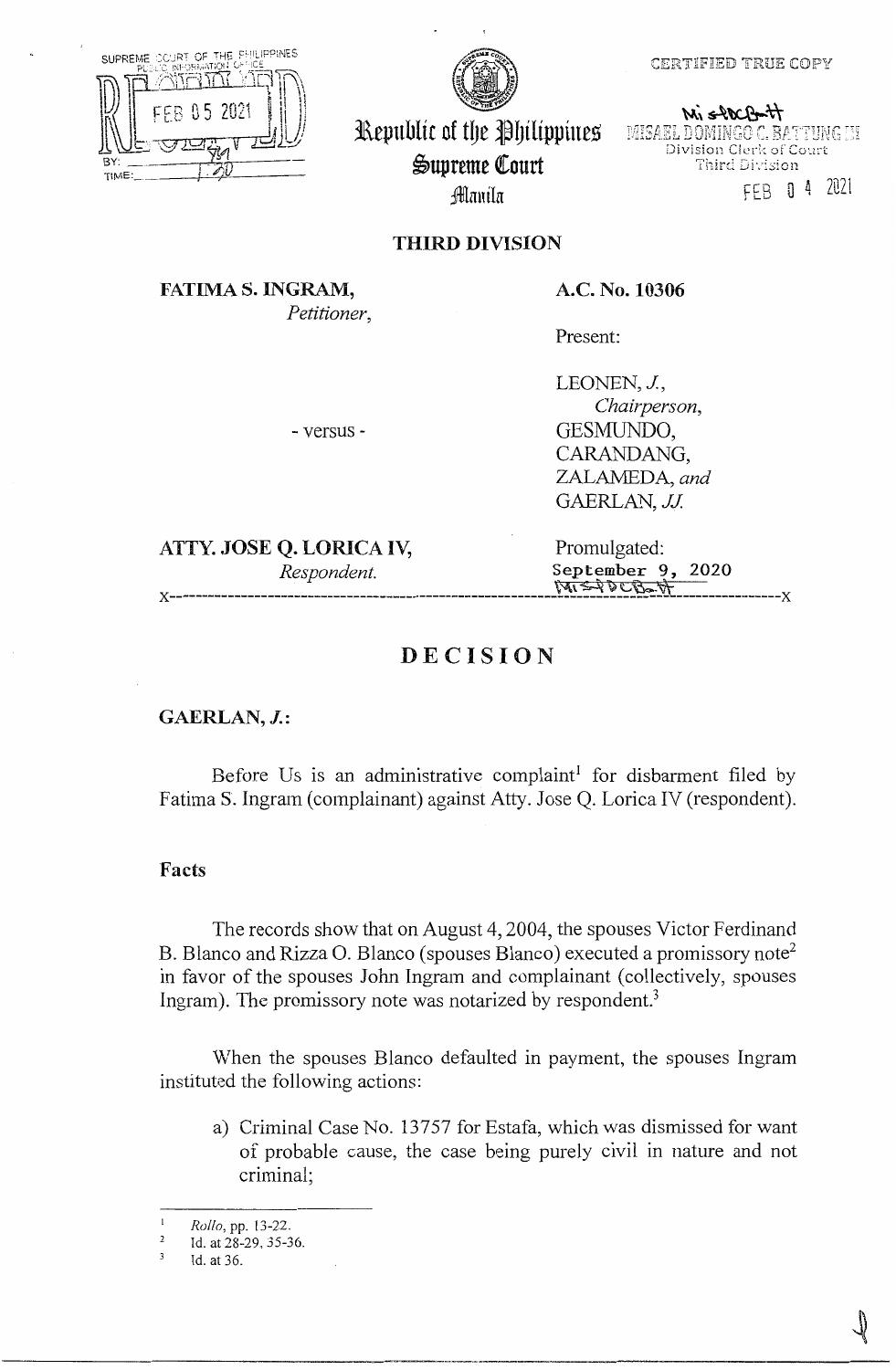# $\overrightarrow{P}$  Decision 2 A.C. No. 10306

- b) Criminal Case Nos. 21381 and 21382 for violation of *Batas Pambansa Bilang* 22; and,
- c) Civil Case No. U-8268 for collection of sum of money with damages.<sup>4</sup>

The spouses Blanco then engaged the legal services of respondent to represent them in the foregoing cases.<sup>5</sup>

The instant controversy arose when respondent, as counsel of the spouses Blanco, filed an Answer<sup>6</sup> to the civil complaint, wherein the validity of the promissory note was raised as an issue. Paragraph 3 thereof alleged that the execution of the subject promissory note was attended with coercion, threats, intimidation and the like, viz.:

3. That paragraphs 3 and 4 are DENIED, the truth of the matter being that there should be an accounting to be made by both parties to arrive at an actual obligation of herein defendants. The rest of the allegations are likewise DENIED for lack of knowledge and information sufficient to form a belief thereon. **The execution of the alleged promissory note was without due regard to the defendants' pleas at the time as thev were subjected to coercion, threats, intimidation and the like, thus defendant Victor Ferdinand Blanco was forced to sign the same[.]**  $x \times x^7$ 

Along the same line, the pre-trial brief<sup>8</sup> filed by respondent in behalf of the spouses Blanco stated, among others:

5. Whether or not plaintiffs were made aware of the financial situation [of] herein defendants and requested the restructuring of their agreement so as for them to be able to settle their obligation unto the plaintiffs but the latter denied such request and instead, **sent coercive and threatening communications unto the defendants, who were forced to execute the subject promissory note[.]<sup>9</sup>**

The spouses Ingram were thus prompted to move for the disqualification of the respondent to act as counsel for the spouses Blanco in Civil Case No. U-8268.<sup>10</sup>

- 
- Id. at 44-46.
- $^{9}$  Id. at 44.
- Id. at 47-50.

 $^{4}$  Id. at 23-26.<br><sup>5</sup> Id. at 10.

<sup>6</sup> Id. at 39-46.<br>  $\frac{7}{10}$  Id. at 39.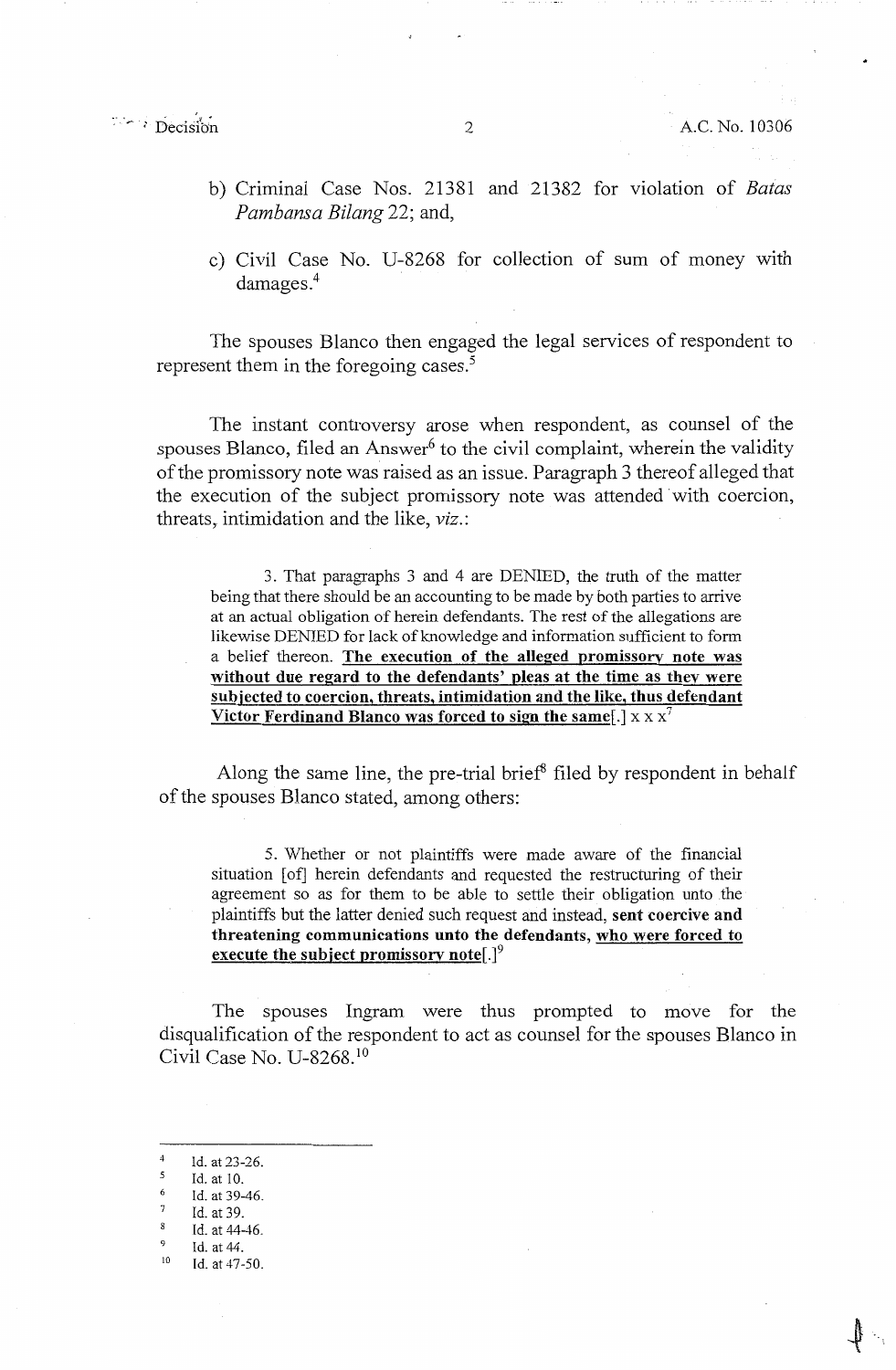J

Thereafter, complainant filed the instant complaint for disbarment,<sup>11</sup> docketed as CBD Case No 06-1863. Complainant posits that respondent, as the person who notarized the promissory note, is estopped from assailing the validity thereof inasmuch as he certified that the maker thereof acknowledged before him that the instrument is the latter's own free will and voluntary act and deed. Complainant also filed an administrative case, docketed as Administrative Case No. U-22.1, for the revocation of respondent's notarial appointment before the office of the Executive Judge of the Regional Trial Court, Urdaneta City. <sup>12</sup>

Later, in her position paper<sup>13</sup> in this disbarment case, complainant likewise accused respondent of committing acts of dishonesty and deceit. According to the complainant, paragraph  $2(d)$  of the promissory note provides:

d) Any and all payments should be made in Australian Currency as described in paragraphs 1 and 2 and as such, the exchange rate will not affect the aforecited payment. Should it become necessary to bank any of the cheques for collection, we shall be held liable for any difference between the current rate at the time of banking and the current rate of P38.00 per Australian Dollar as used in the drawing of cheques.<sup>14</sup>

To assail the above stipulation, respondent cited Article 1250 of the Civil Code in his clients' Answer in Civil Case No. U-8268 in the following manner:

14. That relative to the stipulation on the exchange rate on the subject promissory note, it is but imperative that the pertinent provisions of Article 1250 of the Civil Code of the Philippines be noted herein, to wit:

In case of an extraordinary inflation or deflation of the currency stipulated should supervene, the value of the currency at the time of the establishment of the obligation shall be the basis of [the] payment[.]<sup>15</sup>

Similarly, in the Pre-Trial Brief he prepared for the spouses Blanco, he stated:

II. STATEMENT OF ISSUES

xxxx

 $11$  Id. at 9-12.

 $12$  Id. at 75-76.

<sup>&</sup>lt;sup>13</sup> Id. at 90-103.

 $14$  Id. at 28.

<sup>15</sup> Id. at 41.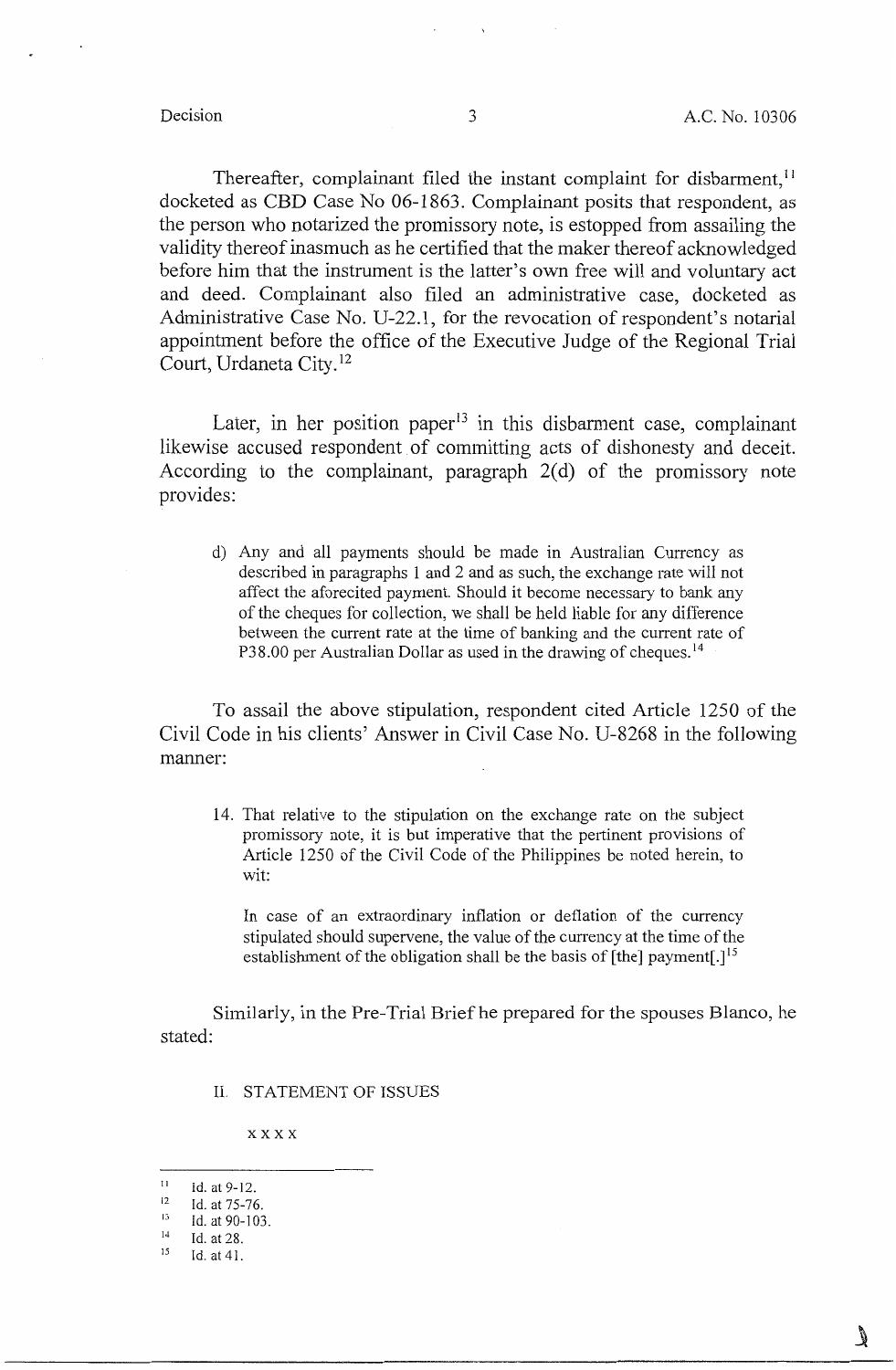$\mathbb{I}$ 

6. Whether or not it is but imperative that the pertinent provisions of Article 1250 of the Civil Code of the Philippines be noted relative to the stipulation on the exchange rate on the subject promissory note, that is, "In case of an extraordinary inflation or deflation of the currency stipulated should supervene, the value of the currency at the time of the establishment of the obligation shall be the basis of [the] payment[.] $"$ <sup>16</sup>

Meanwhile, Article 1250 of the Civil Code in its entirety reads:

Article 1250. In case an extraordinary inflation or deflation of the currency stipulated should supervene, the value of the currency at the time of the establishment of the obligation shall be the basis of the payment, unless there is an agreement to the contrary.

According to the complainant, respondent intentionally and deliberately omitted the phrase *"unless there is an agreement to the contrary,"*  in an attempt to put in issue the stipulated exchange rate in the promissory note and to mislead the complainant as to the complete thought provided in Article 1250 of the Civil Code.

On the other hand, in his Verified Answer<sup>17</sup> to the disbarment complaint, the respondent claims that it was only at the time when he prepared the Answer in Civil Case No. U-8268 that he learned that the spouses Ingram employed coercion, threats and intimidation upon his clients before, during and after the execution of the promissory note. He attached copies of: the Police Blotter<sup>18</sup> dated March 1, 2005, stating that the spouses Ingram *"allegedly threatened [lvfr. Blanco* J *to be killed, putting him into great fear and mental anguish;"* the document denominated as *"Chronological Events of Grave Threats issued by Sps. John and Fatima Ingram against Victor Blanco*,"<sup>19</sup> listing the alleged incidents from November 21, 2004 to February 28, 2005, when the spouses Ingram threatened the lives of the spouses Blanco; and, the Police Blotter<sup>20</sup> dated August 13, 2005, stating that the complainant allegedly threatened to drive his business bankrupt and remarked in an angry voice *"umalis kayudtan ta awan ti kuarta da ditan."* According to respondent, he committed no dishonesty in the preparation of the answer in the civil case and simply relied in good faith on the narration of facts of his clients. As a lawyer, he deemed it imperative to raise the foregoing defenses in order to protect his clients' interest. He likewise asserts that, in any case, he had already withdrawn his appearance from the civil case with the conformity of the spouses Blanco.

 $^{16}$  Id. at 44.<br>  $^{17}$  Id. at 73-78.

 $18$  Id. at 84.

 $19$  Id. at 86.<br> $20$  Id. at 85.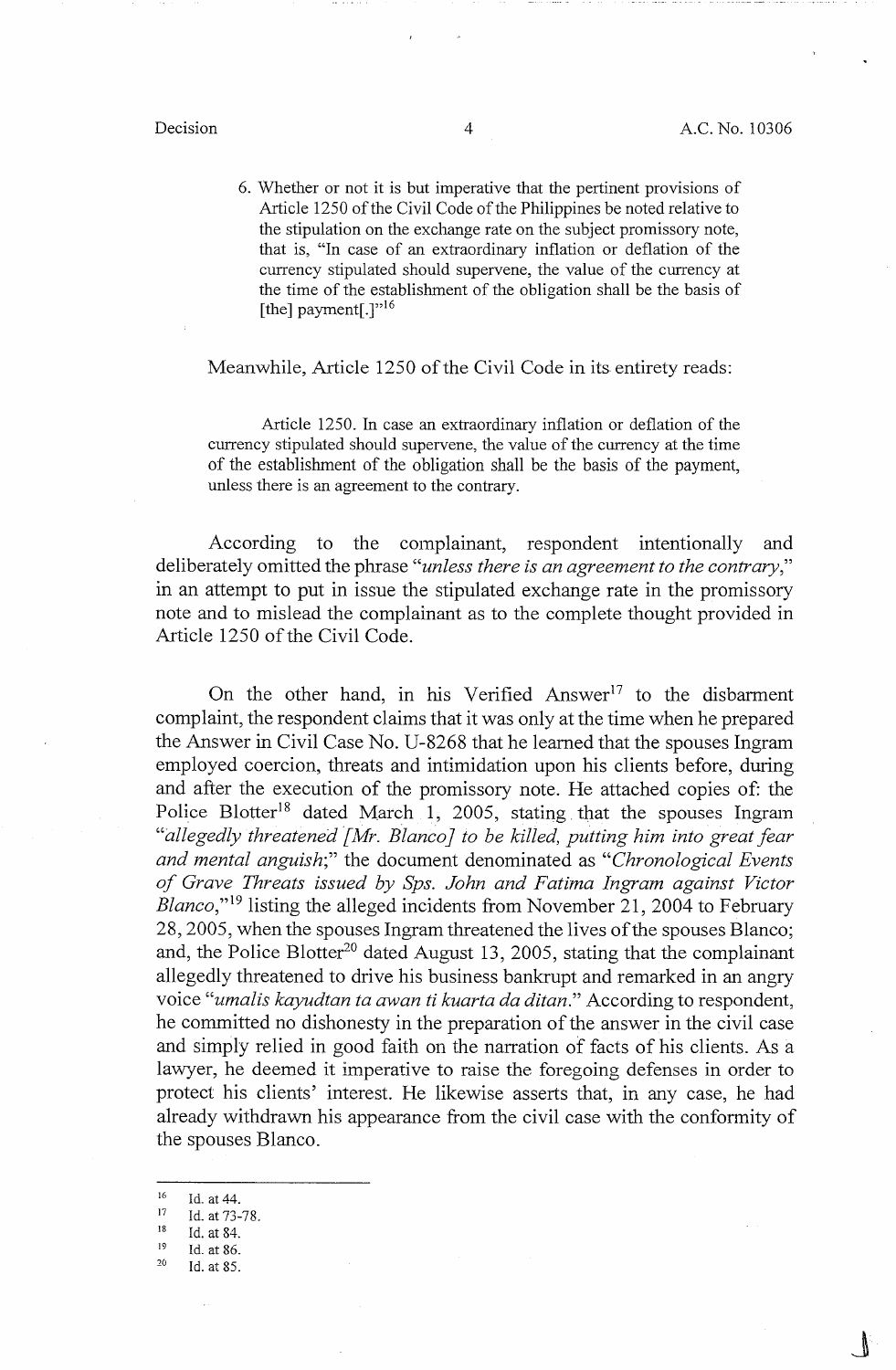### **Findings and Recommendation**

In a Report and Recommendation<sup>21</sup> dated 3 August 2009, the Integrated Bar of the Philippines (IBP) Investigating Commissioner found that respondent did not commit a violation when he represented the spouses Blanco in Civil Case No. U-8268 and assailed the validity of the promissory note that he himself notarized. He opined that complainant cannot validly invoke the doctrine of estoppel against respondent, since the latter had no knowledge of the alleged threat, coercion and intimidation when he notarized the promissory note, and since complainant failed to show that she relied on the respondent's notarial acknowledgment before dealing with the spouses Blanco.<sup>22</sup>

Nonetheless, the Investigating Commissioner found that respondent violated Rule 10.02, Canon 10 of the Code of Professional Responsibility (CPR) when he omitted the phrase *"unless there is an agreement to the contrary,"* in citing Article 1250 of the Civil Code because the phrase would weaken his clients' case.<sup>23</sup> Thus, Commissioner recommended as follows:

PREMISES CONSIDERED, in view of the foregoing facts and circumstances, there being substantial evidence to show that respondent Jose Q. LoricaIV knowingly misrepresented Article 1250 of the Civil Code, it is recommended that he be warned that the commission of the same act in the future [ will] be dealt with more severely.

Respectfully submitted. <sup>24</sup>

In Resolution No.  $XX-2011-300^{25}$  dated December 10, 2011, the IBP Board of Governors found respondent guilty of glaring conflict of interest and thus, resolved to reverse the Report and Recommendation of the Investigating Commissioner, *viz.:* 

RESOLVED to REVERSE as it is hereby unanimously REVERSED the Report and Recommendation of the Investigating Commissioner in the above-entitled case, herein made part of this Resolution as Annex "A" and finding Respondent's [sic] guilty of glaring conflict of interest, Atty. Jose Q. Lorica IV is hereby SUSPENDED from the practice of law for a period of two (2) years and Revocation of his Notarial Commission if presently existing and SUSPENDED from being commissioned as a notary public for a period of five (5) years. <sup>26</sup>

26 Id.

<sup>21</sup>  Id. at 187-194.

<sup>22</sup>  Id. at 90-91.

<sup>23</sup>  Id. at 192-193.

<sup>24</sup>  Id. at 194.

<sup>25</sup>  Id. at 186.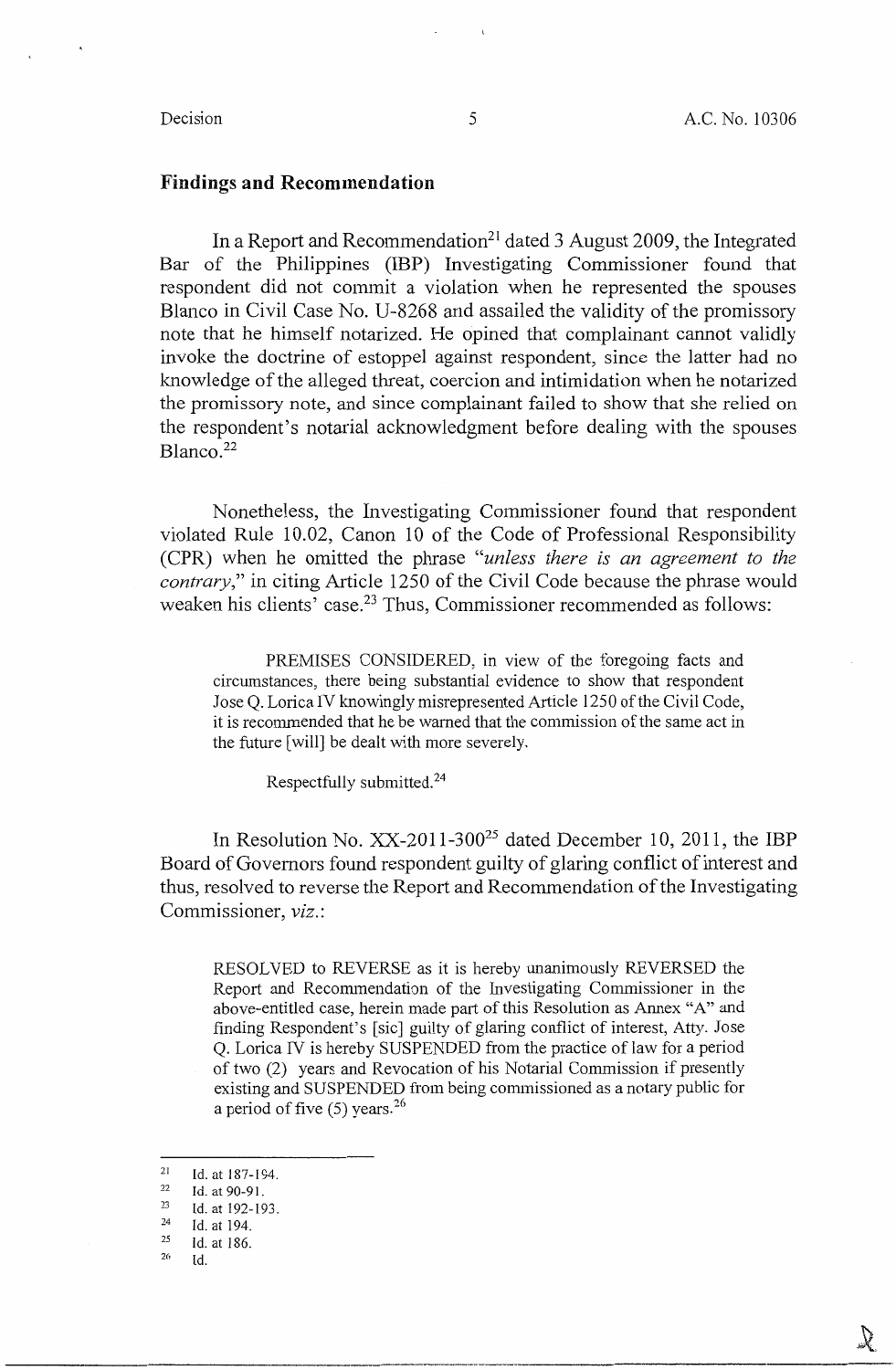Feeling aggrieved, respondent filed a motion for reconsideration.<sup>27</sup>

On June 21, 2013, the IBP Board of Governors issued Resolution No. XX-2013-736,28 denying respondent's motion for reconsideration, but modifying the penalty imposed, *viz.:* 

RESOLVED to unanimously DENY Respondent's Motion for Reconsideration, there being no cogent reason to reverse the findings of the Commission and it being a mere reiteration of the matters which had already been threshed out and taken into consideration. Thus, Resolution No. XX-2011-300 dated December 10, 2011 is hereby AFFIRMED, with modification, instead Atty. Jose Q. Lorica IV is hereby SUSPENDED from the practice of law for one (1) year, and his Notarial Commission REVOKED immediately. Further, he is DISQUALIFIED from reappointment as Notary Public for two (2) years.

### **Ruling**

The Court deviates with the finding of the IBP Board of Governors.

Rule 15.03 of the CPR reads:

Canon 15 - A lawyer shall observe candor, fairness and loyalty in all his dealings and transactions with his clients.

Rule 15.03 - A lawyer shall not represent conflicting interests except by written consent of all concerned given after a full disclosure of the facts.

Jurisprudence has provided three tests in determining whether a violation of the above rule is present in a given case. One test is whether a lawyer is duty-bound to fight for an issue or claim in behalf of one client and, at the same time, to oppose that claim for the other client. Thus, if a lawyer's argument for one client has to be opposed by that same lawyer in arguing for the other client, there is a violation of the rule. Another test of inconsistency of interests is whether the acceptance of a new relation would prevent the full discharge of the lawyer's duty of undivided fidelity and loyalty to the client or invite suspicion of unfaithfulness or double-dealing in the performance of that duty. Still another test is whether the lawyer would be called upon in the new relation to use against a former client any confidential information acquired through their connection or previous employment.<sup>29</sup>

<sup>27</sup>  Id. at 195-202.

<sup>28</sup> 

<sup>&</sup>lt;sup>28</sup> Id. at 276-277.<br><sup>29</sup> *Aniñon v. Atty. Sabitsana, Jr.*, 685 Phil. 322, 327 (2012).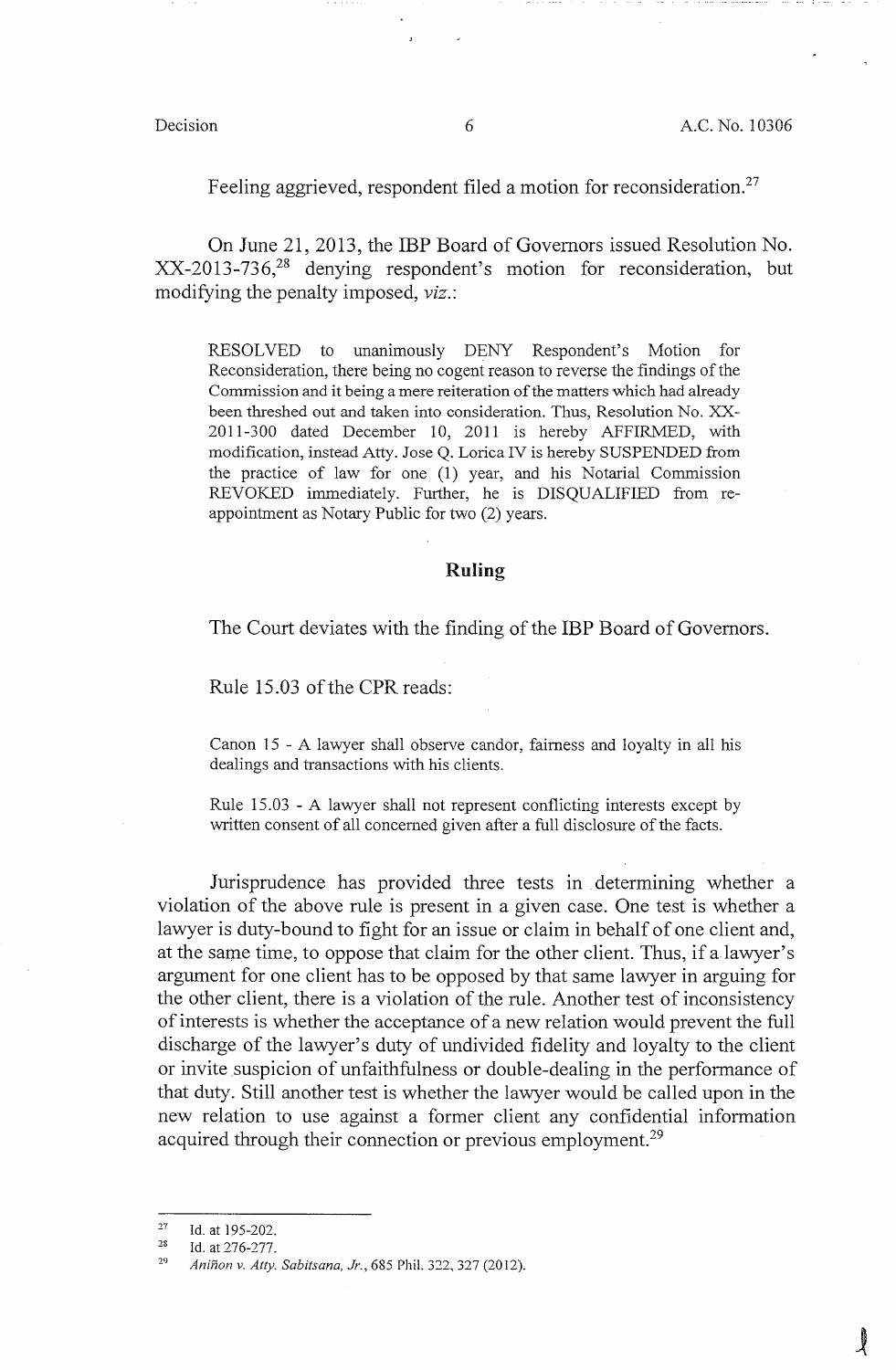At first glance, it would indeed appear that respondent is guilty of glaring conflict of interest under the first test. By handling the defense of the spouses Blanco in Civil Case No. U-8268 and raising for them the defense that the execution of the promissory note that he himself notarized was attended by coercion, threats and intimidation, respondent clearly took up a position that was inconsistent with his own attestation in the notarial acknowledgment thereof that the instrument was Mr. Bianco's own free will and voluntary act and deed.

However, the rule on conflict of interests presupposes a lawyer-client relationship. This is because the purpose of the rule is precisely to protect the fiduciary nature of the ties between an attorney and his client.<sup>30</sup> The relationship between a lawyer and his/her client should ideally be imbued with the highest level of trust and confidence. This is the standard of confidentiality that must prevail to promote a full disclosure of the client's most confidential information to his/her lawyer for an unhampered exchange of information between them. Needless to state, a client can only entrust confidential information to his/her lawyer based on an expectation from the lawyer of utmost secrecy and discretion; the lawyer, for his part, is duty-bound to observe candor, fairness and loyalty in all his dealings and transactions with the client. Part of the lawyer's duty in this regard is to avoid representing conflicting interests. <sup>31</sup>

Conversely, a lawyer may not be precluded from accepting and representing other clients on the ground of conflict of interests, if the lawyerclient relationship does not exist in favor of a party in the first place.<sup>32</sup> Suffice it to state, the proscription against representing conflicting interests finds no application, unless it serves the foregoing purpose.

In this case, the record is devoid of any allegation, much less proof, that a lawyer-client relationship exists between respondent and the spouses Ingram. An attorney-client relationship is said to exist when a lawyer acquiesces or voluntarily permits the consultation of a person, who in respect to a business or trouble of any kind, consults a lawyer with a view of obtaining professional advice or assistance.<sup>33</sup> Here, respondent's mere act of notarizing the subject promissory note and nothing more, hardly gave rise to an attorneyclient relationship between the notary public and the payees of the said note, the spouses Ingram. There is, in fact, no showing that respondent and the spouses Ingram ever dealt with each other, as it was only the spouses Blanco, as the makers and signatories of the instrument, who appeared before him to

<sup>30</sup>*Jimenez v. Atty. Francisco,* 749 Phil. 551. 570(2014).

<sup>&</sup>lt;sup>31</sup> Id. at 572-573.<br><sup>32</sup> Id. at 570.<br><sup>33</sup> *Virgo v. Atty. Amorin*, 597 Phil. 182, 191 (2009).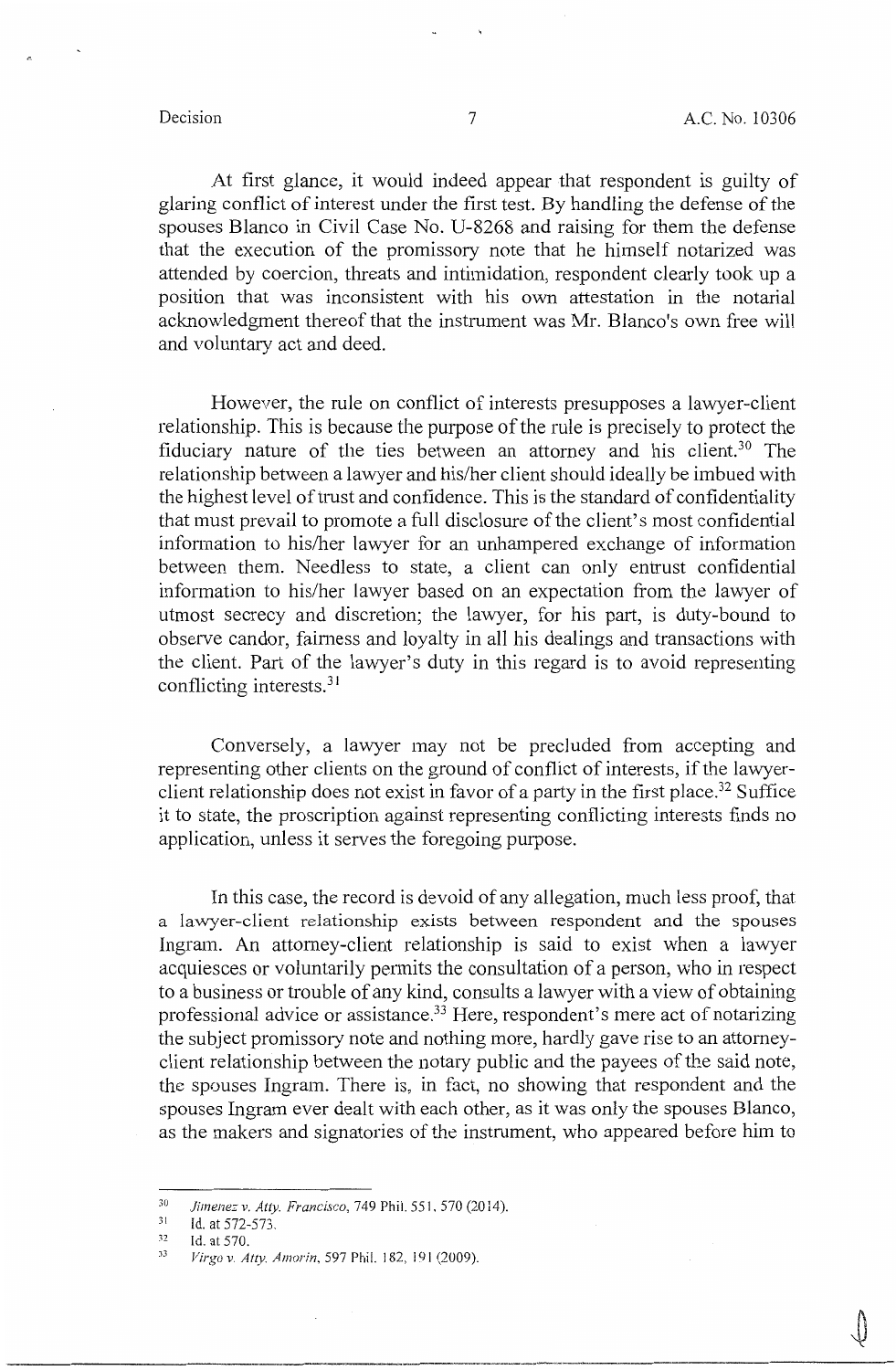-..

acknowledge their execution thereof. For this reason, We hold that the respondent did not violate the rule on conflict of interests.

The foregoing notwithstanding, respondent is far from being scot-free. There is definitely something amiss with his actuation, such that while it may not come within the purview of "conflict of interest" as contemplated in this jurisdiction, a "conflict" in the general sense of the word, is extant. To reiterate, respondent clearly took up inconsistent positions when, on one hand, he attested in the notarial acknowledgment of the promissory note that the instrument was Mr. Blanco's own free will and voluntary act and deed, while on the other hand, he assailed the due execution thereof by putting up the defenses of coercion, threats and intimidation allegedly employed by the spouses Ingram that forced the spouses Blanco to execute the same.

It must be underscored that notarization by a notary public converts a private document into a public document, making that document admissible in evidence without further proof of its authenticity.<sup>34</sup> Thus, respondent's attempt to nullify the promissory note on the ground that it was not duly executed, defeated the very purpose of his own notarial act. By his conduct, he made a clear mockery of the integrity of a notary public and degraded the function of notarization.

Time and again, We have held that notarization of a document is not an empty act or routine. It is invested with substantive public interest for its function is to convert a private document into a public document, thus rendering a notarial document entitled to full faith and credit upon its face. Courts; administrative agencies and the public at large must be able to rely upon the acknowledgment executed by a notary public and appended to a private instrument.<sup>35</sup> Hence, a notary public cannot simply disavow the contents of his notarial acknowledgment, otherwise, the confidence of the public in the integrity of public instruments and the integrity of the notarial practice and the legal profession, in general, would be undermined.

In this light, respondent should be held liable for his indiscretion not only as a notary public but also as a lawyer. His disavowal of the contents of his notarial acknowledgment—which, in good taste, he is called upon to honor and uphold; and which the public should be able to rely upon-constitutes a violation of his obligation under Canon 7 of the CPR, which directs every lawyer to uphold at all times the integrity and dignity of the legal profession.

<sup>34</sup>*Atty. Angeles, Jr. v. Atty. Bagay,* 749 Phil. 114, 123 (2014). 35 *Fabay v. Atty. Resuena,* 779 Phil. 151, 158 (2016).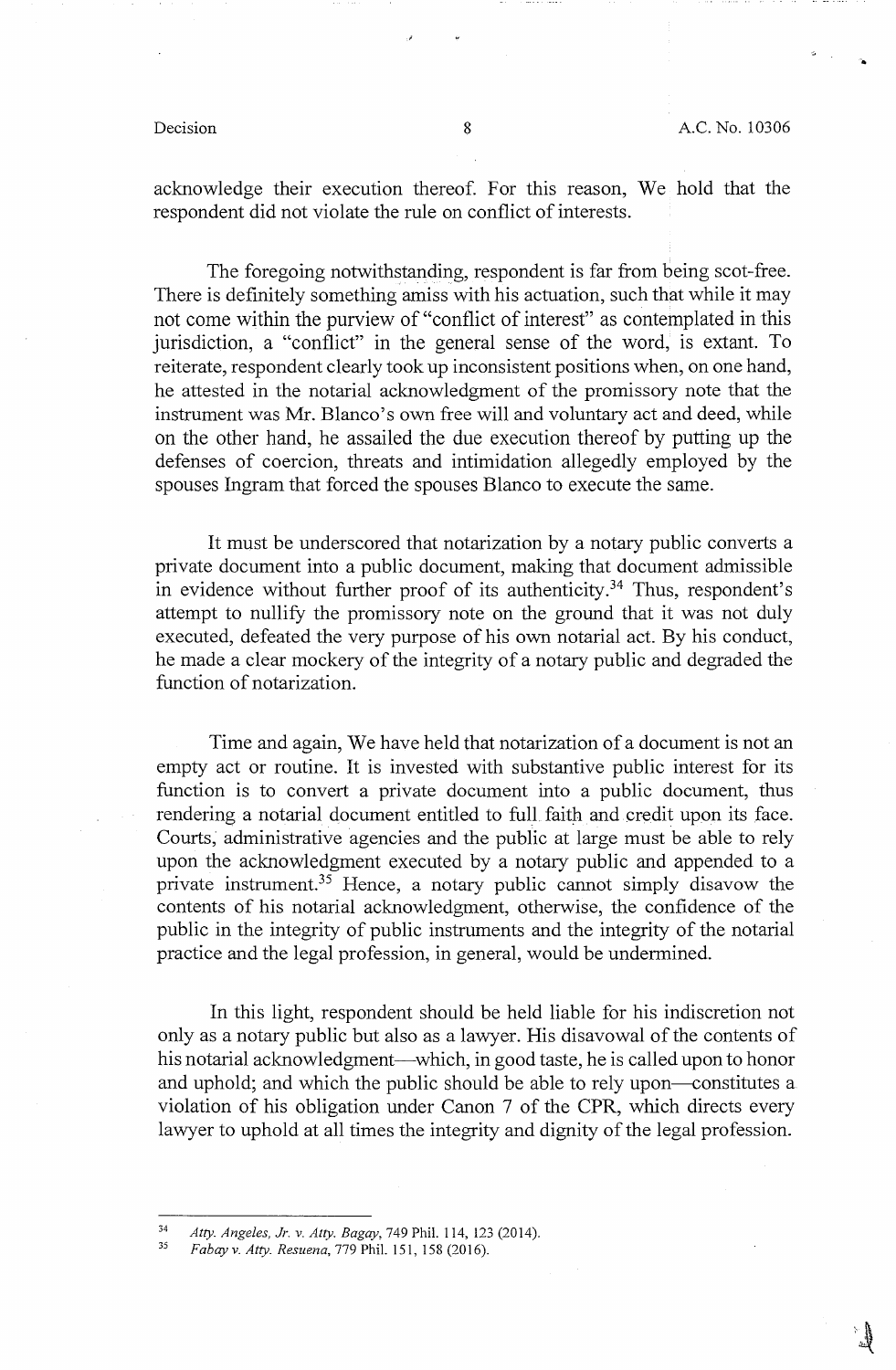Considering, however, that respondent's infraction does not amount to representation of conflicting interests, which deserves a more severe penalty, and considering, furthermore, that respondent eventually withdrew as counsel of the spouses Blanco, We deem the penalty of suspension for a period of six months from the practice of law to be commensurate with the extent of respondent's violation. Nonetheless, We sustain the IBP Board of Governor's imposition of the penalties of immediate revocation of his Notarial Commission and disqualification from being commissioned as a notary public for a period of two years.

Finally, We adopt the finding of the Investigating Commissioner that respondent is guilty of misquoting Article 1250 of the Civil Code when he omitted the phrase *"unless there is an agreement to the contrary,"* in citing the said provision. Indeed, while the evidence on record fell short in establishing that the omission was an "act of lying or cheating" that would constitute a "dishonest act," it clearly contravened Rule 10.02 of the CPR, which provides:

Rule 10.02. A lawyer shall not knowingly misquote or misrepresent the contents of a paper, the language or the argument of opposing counsel, or the text of a decision or authority, or knowingly cite as law a provision already rendered inoperative by repeal or amendment, or assert as a fact that which has not been proved.

For this infraction, respondent deserves to be admonished.

**WHEREFORE,** premises considered, Atty. Jose Q. Lorica IV is hereby found **GUILTY** of violation of Canon 7 of the Code of Professional Responsibility for which he is hereby **SUSPENDED** from the practice of law for a period of six  $(6)$  months. He is likewise meted the penalties of immediate **REVOCATION** of his Notarial Commission if presently existing and **DISQUALIFICATION** from being commissioned as a Notary Public for a period of two (2) years. He is likewise hereby found **GUILTY** of violation of Rule IO .02 of the Code of Professional Responsibility for which he is hereby **ADMONISHED.** The penalties herein imposed come with a **STERN WARNING** that the repetition of similar violations will be dealt with even more severely. والأراد المتحافظة

Let copies of this Decision be attached to the personal records of respondent as attorney, and be furnished to the Office of the Bar Confidant, the Integrated Bar of the Philippines, and the Office of the Court Administrator for proper dissemination to all courts throughout the country.